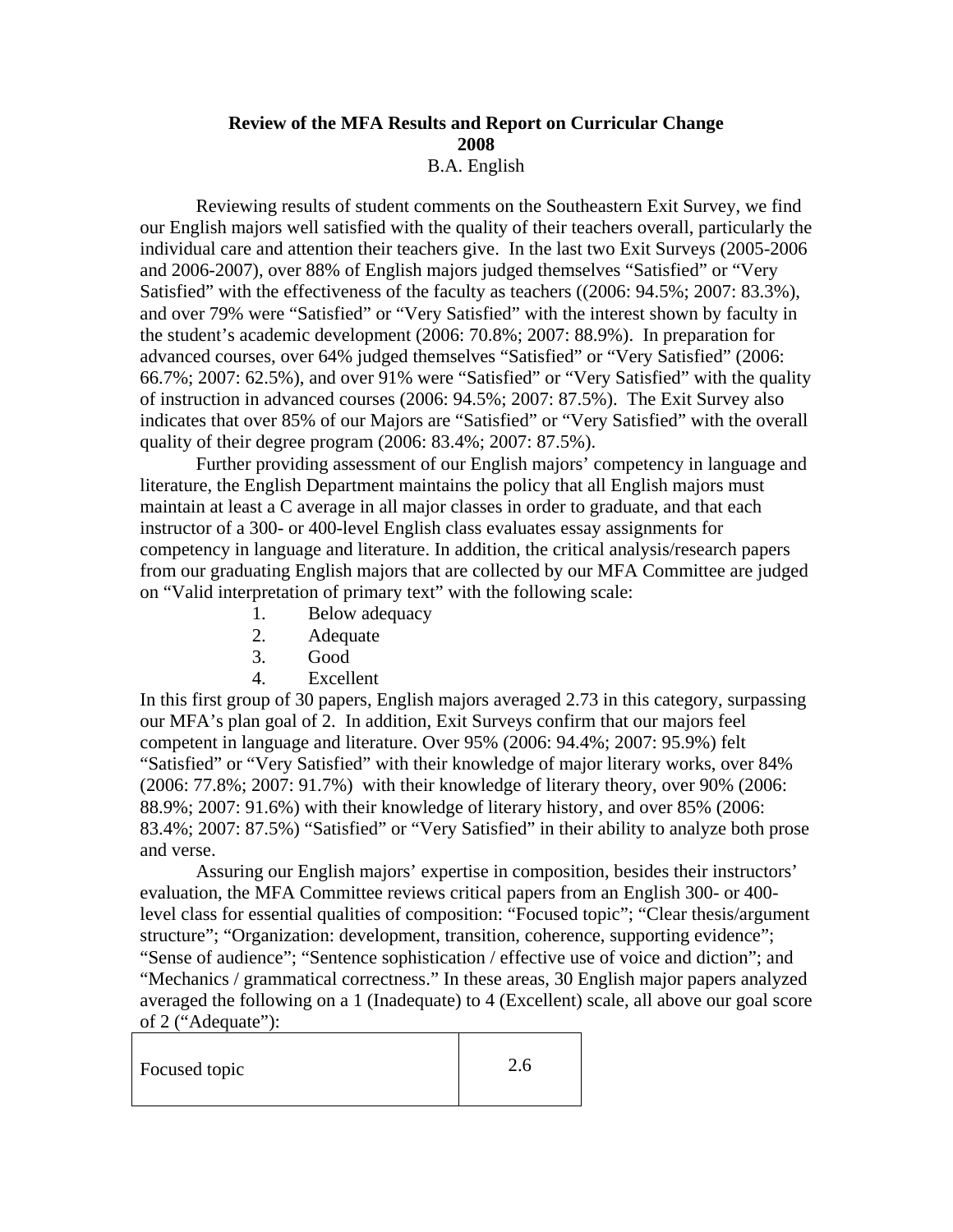| Clear thesis/argument structure                                          | 2.46 |
|--------------------------------------------------------------------------|------|
| Organization: development, transition,<br>coherence, supporting evidence | 2.46 |
| Sense of Audience                                                        | 2.77 |
| Sentence sophistication / effective use of<br>voice and diction          | 2.37 |
| Mechanics / grammatical correctness                                      | 2.28 |

In recent Exit Surveys, English majors indicated confidence in their writing skills: over 72% (2006: 66.6%; 2007: 79.3%) were "Satisfied" or "Very Satisfied" with their improvement of knowledge of grammar, rhetoric, and composition; while over 89% (2006: 83.3%; 2007: 95.9%) felt "Satisfied" or "Very Satisfied" with their ability to write a coherent essay that is well organized and developed, grammatically correct, and stylistically appropriate.

In the area of scholarly research and criticism, the department continues to require a thorough knowledge of research and MLA documentation format, beginning in English 102. Critical papers and/or research papers are required at every level of the major courses, and these are also evaluated by instructors for correct use of MLA documentation.Well over 80% of our English majors who graduated in the past two semesters earned a B or better in LS 102, also demonstrating research competency. In evaluating a critical analysis/research paper from each graduating English major, the MFA Committee considered the criteria "Incorporating secondary sources/use of MLA documentation." English majors averaged a score of 1.63 on the 4-point scale, the lowest average of the 8 criteria. On the Exit Survey, over 92% (2006: 88.9%; 2007: 95.9%) of English majors rated themselves in their ability to use library resources, especially in the field of English, "Satisfied" or "Very Satisfied." This discrepancy indicates that, although our English majors do well in Library Science and believe themselves competent in MLA documentation form, their papers do not indicate expertise. This is an area we will address to all faculty in upper-level classes so that they stress the importance of careful research and documentation.

Our English majors' global awareness and multicultural knowledge is evidenced by several of their required courses that address multi-cultural literature. Also, our faculty encourage students to take advantage of the several Study Abroad programs offered by Southeastern, which will provide valuable real-life encounters with the places and people inspiring our literary studies to add to research and classroom experience. Two faculty